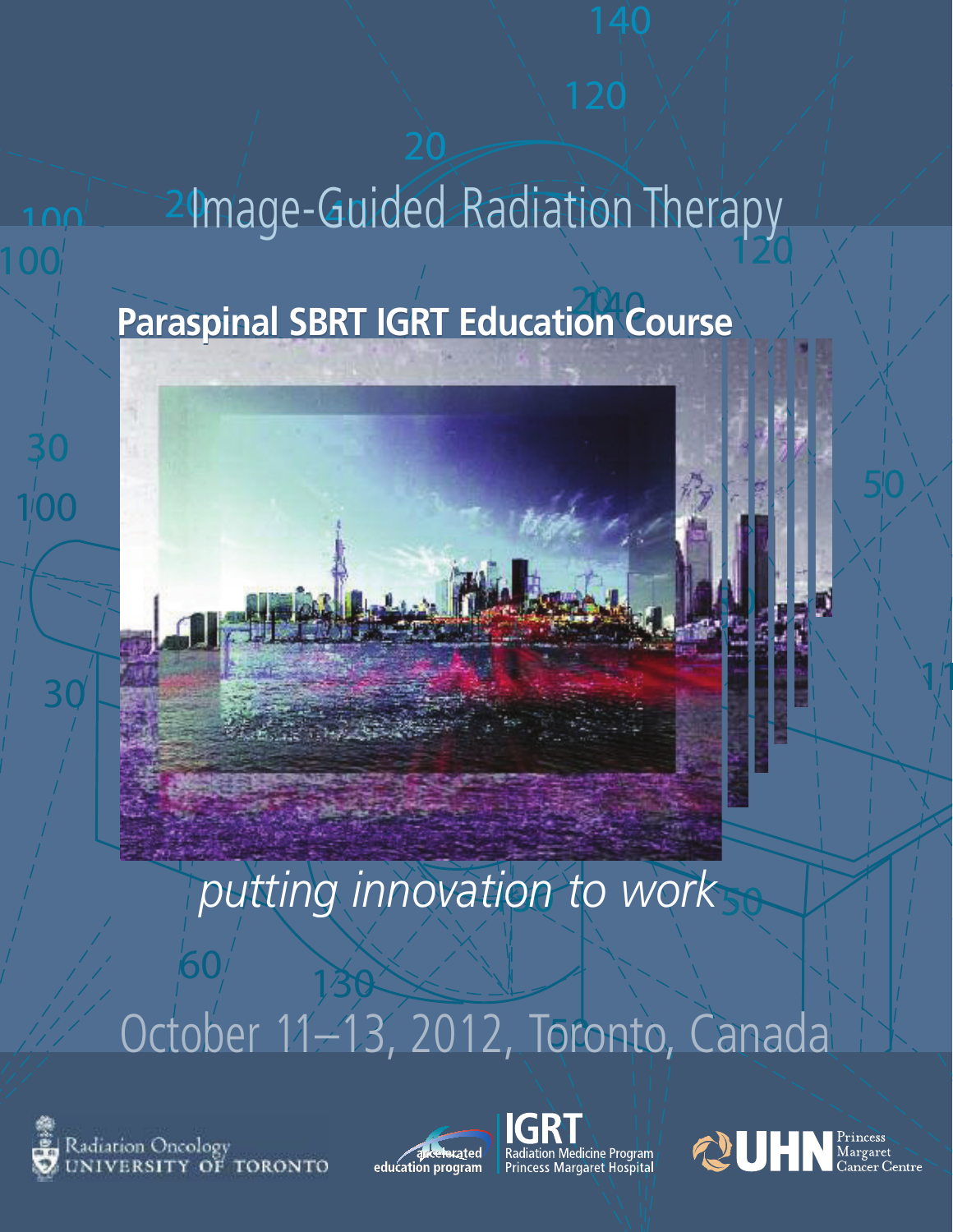## Paraspinal SBRT IGRT Education Course October 11-13, 2012, Toronto, Canada

#### THURSDAY, October 11, 2012

| $1:30 - 2:00$ | Registration and Lunch                                                  | Red Room (1B-615) $\ddot{\tau}$ |
|---------------|-------------------------------------------------------------------------|---------------------------------|
| $2:00 - 2:10$ | Welcome and Introductions<br>David Jaffray PhD                          |                                 |
| $2:10 - 2:50$ | Paraspinal Disease: Setting the Stage<br>Arjun Sahgal MD                |                                 |
| $2:50 - 2:55$ | Discussion                                                              |                                 |
|               | <b>Session One: The Basics of Paraspinal IGRT</b>                       |                                 |
| $2:55 - 3:15$ | The IGRT Education Course: Concepts<br>Doug Moseley PhD                 |                                 |
| $3:15 - 3:50$ | Cone-beam CT Primer<br>David Jaffray PhD                                |                                 |
| $3:50 - 4:00$ | Discussion                                                              |                                 |
| $4:00 - 4:15$ | <b>Break</b>                                                            |                                 |
| $4:15 - 4:40$ | Technical Delivery of Paraspinal SBRT: an Overview<br>Renée Korol PhD   |                                 |
| $4:40 - 4:45$ | Discussion                                                              |                                 |
| $4:45 - 5:25$ | Quality Assurance in an Image-Guided Era<br>Jean-Pierre Bissonnette PhD |                                 |
| $5:25 - 5:30$ | Discussion                                                              |                                 |
| 5:30          | End of Day                                                              | Dinner on your own              |



*‡All sessions and events of the course are in the Red Room (1B-615) unless otherwise indicated.*



1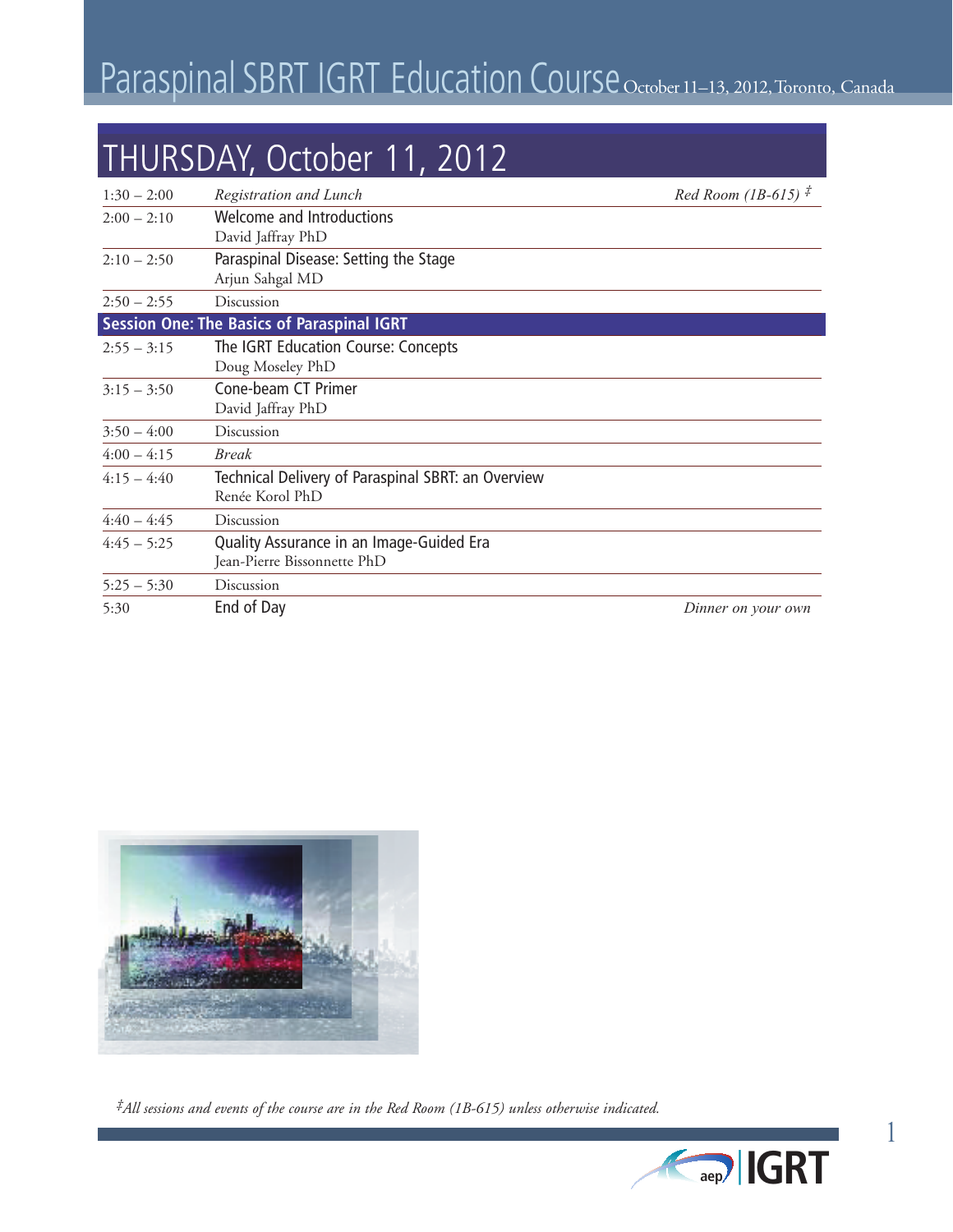#### FRIDAY, October 12, 2012

| $8:30 - 9:00$        | Breakfast and Sign In                                                                                                                                       |  |
|----------------------|-------------------------------------------------------------------------------------------------------------------------------------------------------------|--|
| <b>Session Two:</b>  | <b>Visualizing and Immobilizing the Relevant Anatomy</b>                                                                                                    |  |
| $9:00 - 9:10$        | Overview for the Day                                                                                                                                        |  |
|                      | Arjun Sahgal MD                                                                                                                                             |  |
| $9:10 - 9:35$        | Diagnostic Imaging in Paraspinal Disease                                                                                                                    |  |
|                      | Eugene Yu MD                                                                                                                                                |  |
| $9:35 - 9:40$        | Discussion                                                                                                                                                  |  |
| $9:40 - 10:15$       | The Role of Spine Radiosurgery in the Multidisciplinary Management of Spine Metastases:<br>the MSKCC Method                                                 |  |
|                      | Josh Yamada MD                                                                                                                                              |  |
| $10:15 - 10:20$      | Discussion                                                                                                                                                  |  |
| $10:20 - 10:35$      | <b>Break</b>                                                                                                                                                |  |
| $10:35 - 11:00$      | Patient Immobilization: the Princess Margaret Journey                                                                                                       |  |
|                      | Winnie Li MRT(T), Anita Vloet MRT(T)                                                                                                                        |  |
| $11:00 - 11:25$      | Simulation                                                                                                                                                  |  |
|                      | Anna Simeonov MRT(R)(MR), Nancy La Macchia MRT(T)                                                                                                           |  |
| $11:25 - 11:35$      | Discussion                                                                                                                                                  |  |
| $11:35 - 11:55$      | Principles of Registration and Fusion                                                                                                                       |  |
|                      | Kristy Brock PhD                                                                                                                                            |  |
| $11:55 - 12:10$      | Registration in Paraspinal SBRT                                                                                                                             |  |
|                      | Mark Ruschin PhD, Daniel Letourneau PhD                                                                                                                     |  |
| $12:10 - 12:15$      | Discussion                                                                                                                                                  |  |
| $12:15 - 1:15$       | Lunch & Tour of Facilities<br>7th Floor Atrium                                                                                                              |  |
|                      | <b>Session Three A: Live Demonstrations &amp; Practical Exercises</b>                                                                                       |  |
| $1:15 - 2:15$        | Target Delineation & Contouring Exercise<br>Skills Lab<br>Arjun Sahgal MD, Josh Yamada MD, Nancy La Macchia MRT(T), Tatiana Conrad MD, Isabelle Thibault MD |  |
| <b>OR</b>            | <b>Technical Topics in Paraspinal SBRT</b><br>1B Red Room                                                                                                   |  |
|                      | Daniel Letourneau PhD, Renée Korol PhD, Mark Ruschin PhD                                                                                                    |  |
| <b>Session Four:</b> | The IGRT Journey - Image, Plan, Treat                                                                                                                       |  |
| $2:15 - 2:35$        | Principles of Margin Design                                                                                                                                 |  |
|                      | Tim Craig PhD                                                                                                                                               |  |
| $2:35 - 3:00$        | Margin Design in Paraspinal SBRT: to PRV or not to PRV                                                                                                      |  |
|                      | Daniel Letourneau PhD, Josh Yamada MD                                                                                                                       |  |
| $3:00 - 3:10$        | Discussion                                                                                                                                                  |  |
| $3:10 - 3:50$        | Treatment Planning in Paraspinal SBRT - From Targets to Plan Optimization                                                                                   |  |
|                      | Arjun Sahgal MD, Daniel Letourneau PhD, Nancy La Macchia MRT(T)                                                                                             |  |
| $3:50 - 4:00$        | Discussion                                                                                                                                                  |  |
| $4:00 - 4:15$        | <b>Break</b>                                                                                                                                                |  |
| $4:15 - 4:45$        | Paraspinal SBRT in Action                                                                                                                                   |  |
|                      | Anita Vloet MRT(T), Arjun Sahgal MD, Daniel Letourneau PhD, Renée Korol PhD                                                                                 |  |
| $4:45 - 4:50$        | Discussion                                                                                                                                                  |  |
| $4:50 - 5:10$        | Late Effects of SBRT                                                                                                                                        |  |
|                      | Arjun Sahgal MD, Josh Yamada MD                                                                                                                             |  |
| $5:10 - 5:15$        | Discussion                                                                                                                                                  |  |
| $5:15 - 7:00$        | Wine and Cheese Reception<br>Pencer Centre                                                                                                                  |  |